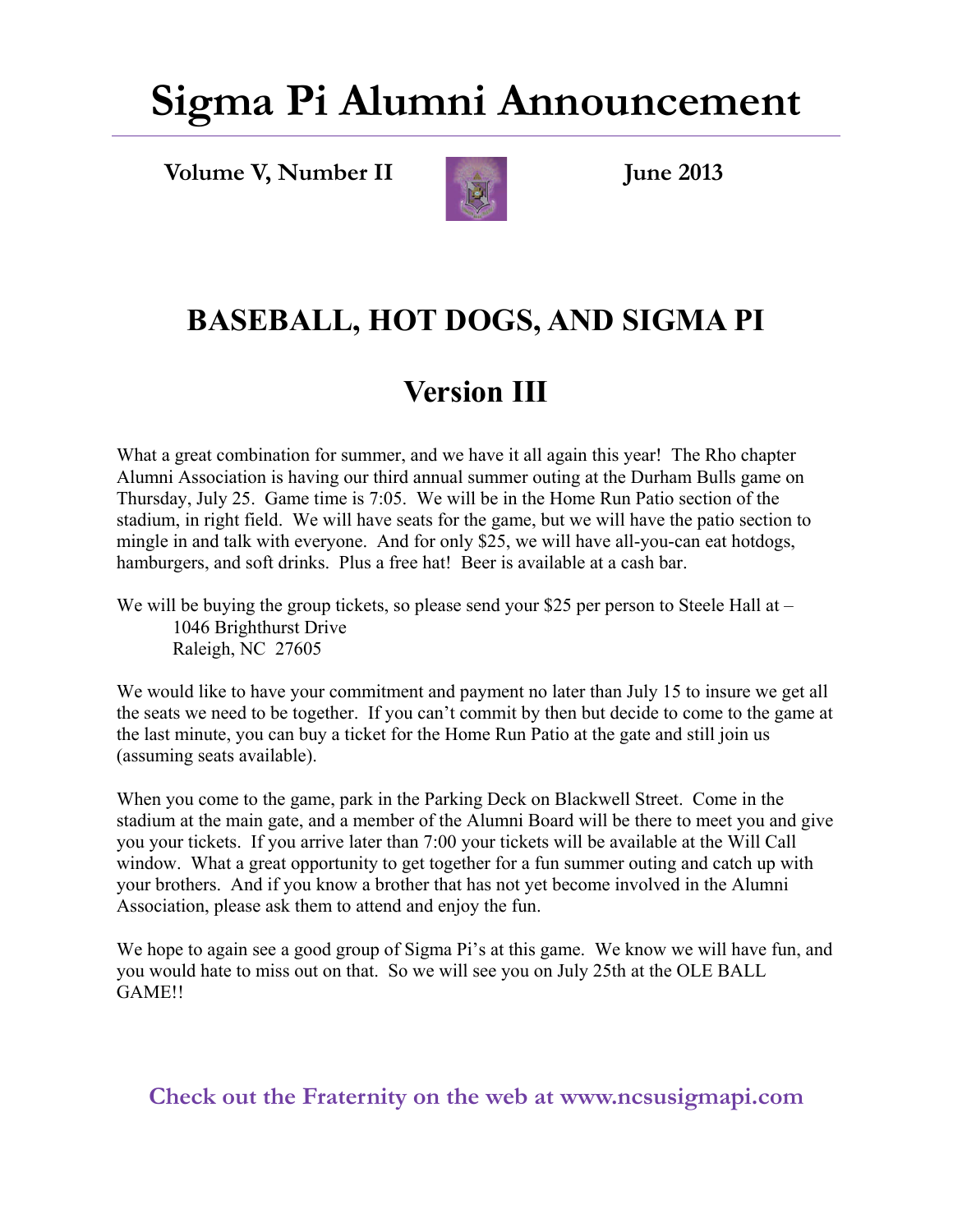# **Letter from the President**

Hello Fellow Sigma Pi Alumni,

Again, I come to you with a report that our active chapter is doing wonderful!!!! With the Spring semester just past, Rho chapter ended the school year much as it began, as one of the best fraternities at NC State. Consistency with healthy pledge classes has been the key, and we remain up around 80 members. The guys completed the school year with solid grades, were active with their philanthropy work, competed in fraternity athletics, and found a lot of time to have fun! It is truly a great time to be part of Sigma Pi Fraternity!

From an Alumni Association standpoint, we are just rambling right along. Our brightest highlight since the last newsletter publication was that we had a very successful Founders' Day annual meeting at The Player's Retreat on February 23, 2013. In my opinion, this may have been the best one yet. Our attendance was solid (always have room for more), the mood was upbeat, the group was very interactive, and the ideas were helpful. It was very clear that our beloved Sigma Pi is really riding high these days.

Two of the Board members saw their terms come to an end, but due to the fun that they are having and the overwhelming support of the entire group, both were nominated and re-elected for another three-year term. I would like to thank these guys, Steele Hall & Speedy Mitchell, for re-upping on this commitment. These gentlemen, along with Grady Sykes, Tommy Rodwell, Jack Daniels, and Terry Allen give a lot of their time and are fantastic to work with. Brandon McPherson, Chapter Director, also is deserving of recognition for his contributions.

Please get involved with your alumni association. Join for \$50 a year (the price of a bar tab), but also attend the Founders' Day meeting, the Homecoming party, our Summer Durham Bulls outing, etc. Sigma Pi is all about the friendships that we've built over the years, and it is truly special to get everyone together.

In the bond, Brent Brewbaker, Alumni President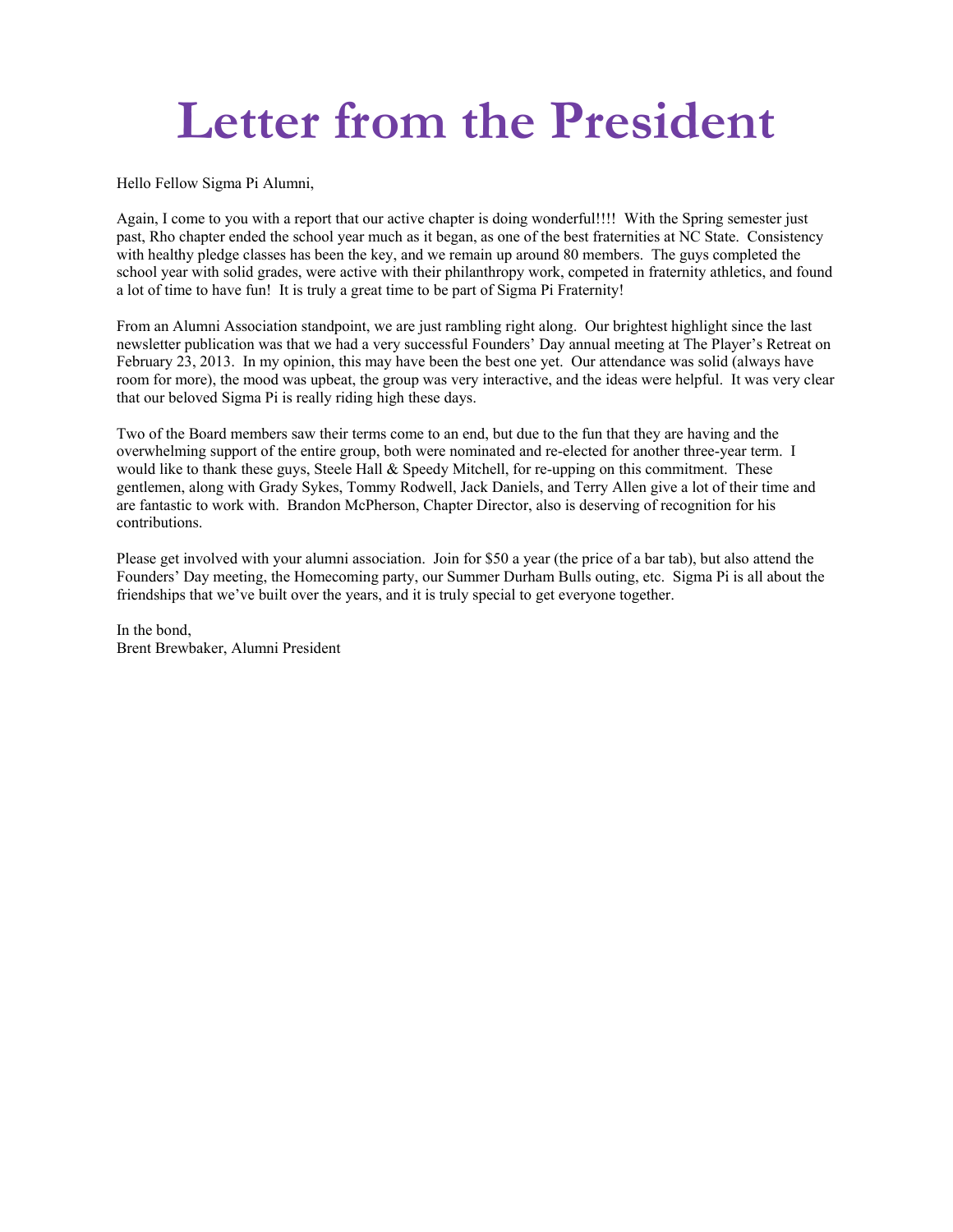### **Treasurer's Report**

The account balance in the Alumni General Operating Account is \$5,751.07 as of 06-17-13. I have attached a form that each alumnus can use to pay dues for 2013. If you have not already paid your dues for 2013, please complete the form and mail it back to me with a check. Also, you can pay us through pay pal. Simply go to the fraternity website at [www.ncsusigmapi.com](http://www.ncsusigmapi.com) and click on alumni. We currently have enough in the Alumni Account balance to pay the 2013 property taxes on the Greek Way property that is currently for sale, but we would like to build a cushion in the account to assist with the needs of maintaining and improving the appearance of the current fraternity house. Dues collections continue to improve due to having an active brotherhood, better Alumni Attendance for our Annual Founder's Day Meeting at Players Retreat (PR), and Alumni Attendance for our Friday Night Homecoming Party in the fall. With all that said, we are raising the bar high, and have set an aggressive goal of receiving dues from 100 alumni in 2013. YTD, we have received dues from 34 alumni. I encourage everyone to attend homecoming (against Chapel College), visit the house, and reconnect with fellow alumni this year.

ITB Steele Hall

## **2013 Members**

Jeff Cline Pat McKee Jack Cummings Mike Moles

Terry Allen Berkley Godehn Bill Monroe Rick Anderson Steven Grobman Doug Nesbitt Jim Baggs Steele Hall Greg Nesbitt Jon Boland John Hollingsworth Wesley Owens Brent Brubaker Chris "Brew" Hultgren Tommy Rodwell Gene Carawan Shane Ireland Rick Schmidt Jason Cashwell Michael Kaney James Singer David Drake Rick Kiernan Tom Skeen Patrice Gallant Ersell Liles Grady Sykes

Chris Albers Jack Daniels Paul "Speedy" Mitchell